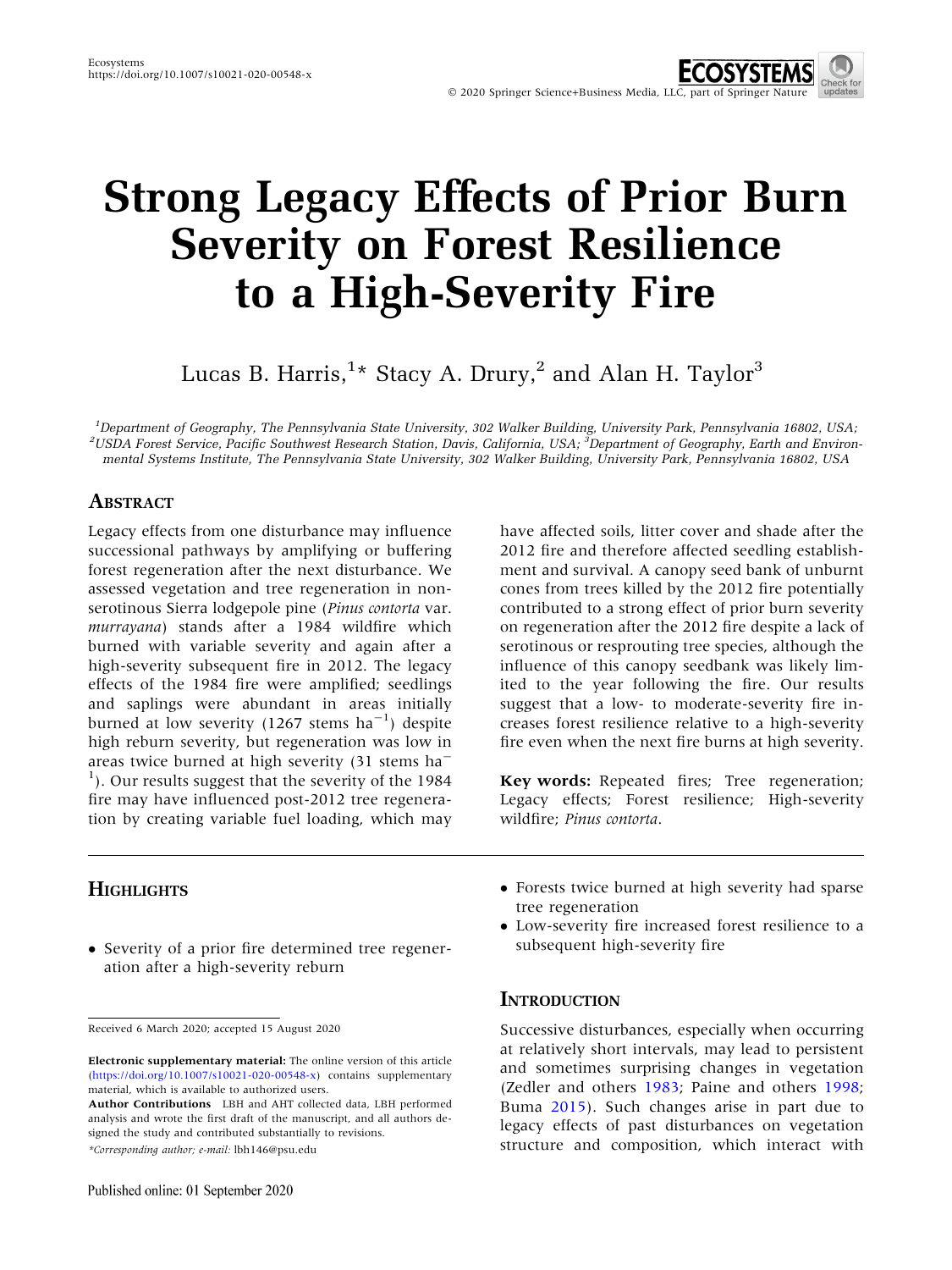subsequent disturbance to influence vegetation recovery (Paine and others [1998;](#page-12-0) Franklin and others [2000\)](#page-12-0). As climate change leads to increased fuel aridity and area burned in western US forests (Abatzoglou and Williams [2016](#page-11-0)), a key question is how legacy effects of past disturbances influence forest recovery after a high-severity fire. Throughout, we use the term ''burn severity'' and descriptors such as ''high severity'' to refer to ''vegetation burn severity'' meaning the effects of fire on vegetation measured one or more years after the fire (sensu. Morgan and others [2014](#page-12-0)).

Work in dry pine and mixed-conifer forests of the western USA suggest that repeated fires (also called reburns) reinforce vegetation changes triggered by past fires, especially when one highseverity fire leads to vegetation types and structures which are prone to burn at high severity in the next fire (Odion and others [2010;](#page-12-0) Coop and others [2016;](#page-11-0) Lauvaux and others [2016](#page-12-0)). Repeated fires have the potential to drive persistent vegetation change even in more mesic, higher-elevation mixed-conifer and subalpine forests by dealing a double blow: a further reduction in live trees to act as seed sources and mortality of much of the tree regeneration (that is, seedlings and saplings) that established after the previous fire (Gray and Franklin [1997;](#page-12-0) Busby [2019;](#page-11-0) Turner and others [2019\)](#page-13-0).

The characteristics of repeated fires may affect tree regeneration and therefore future forest cover. Prior research suggests that repeated high-severity leads to lower tree seedling density compared with a low-severity fire followed by a high-severity fire, because a past high-severity fire may more completely eliminate the seedbank and seed sources (Stevens-Rumann and Morgan [2016](#page-13-0)). Such results suggest that legacy effects from a past fire can influence forest resilience to the next fire (Johnstone and others [2016\)](#page-12-0). Here we define forest resilience as the degree of perturbation a forest can withstand before transitioning to a new state (Holling [1973;](#page-12-0) Gunderson [2000\)](#page-12-0), and legacies as the organisms and biologically derived patterns left after a disturbance which influence future ecosystem dynamics (Franklin and others [2000\)](#page-12-0).

A growing body of research has examined successional pathways over successive fires (Donato and others [2009](#page-11-0); Coop and others [2016](#page-11-0); Stevens-Rumann and Morgan [2016;](#page-13-0) Turner and others [2019\)](#page-13-0). However, most studies on repeated fire effects on forest change rely on space-for-time substitution (Pickett [1989\)](#page-12-0) where nearby sites with different fire histories are surveyed and results are assumed to represent a time series at one location.

Field-based studies using repeated measurements to quantify vegetation change over two successive wildfires (for example, Coop et al., [2016\)](#page-11-0) are scarce but provide key insights on interactions between repeated fires, vegetation and potential forest recovery.

In this study, we measured post-fire tree regeneration in stands dominated by Sierra lodgepole pine (Pinus contorta var. murrayana) following repeated fires in the southern Cascade Range, California, USA. Sierra lodgepole pine is a widespread subspecies, ranging from Baja California, Mexico, to central Oregon, USA (Critchfield [1980\)](#page-11-0). We conducted this work in low-lying basins representative of those occurring throughout the southern Cascade Range, in which cold air pooling and nutrient-poor pumice soils favor lodgepole pine dominance (Youngberg and Dyrness [1965;](#page-13-0) Cochran and Berntsen [1973;](#page-11-0) Volland [1985](#page-13-0)). Vegetation and post-fire tree regeneration were assessed in 2008 following a 1984 wildfire that burned at a range of fire severities, and then again in 2019 following a 2012 wildfire that burned mainly at high severity. Building on an earlier analysis of tree regeneration at this site by Pierce and Taylor ([2011](#page-12-0)), we assessed the influences of burn severity, stand structure and microsite characteristics (for example, cover of shrubs, logs and rocks) on tree seedling and sapling density following the 2012 fire. Through these analyses, we evaluated the legacy effects of the 1984 fire on subsequent forest change and whether the second, higher-severity 2012 fire diminished, reinforced or amplified these effects. We hypothesized that tree seedling and sapling density would be strongly correlated with density of and distance to cone-bearing trees following the 2012 fire, because Sierra lodgepole pine is not serotinous and therefore has to seed in from nearby surviving trees following a fire (Dahms [1963](#page-11-0); Pierce and Taylor [2011\)](#page-12-0). Consequently, we expected the second, predominantly high-severity 2012 fire to diminish any legacy effect of the 1984 fire because of the large reduction in density of surviving seed trees.

# **METHODS**

#### Study Area

This study was conducted within Lassen Volcanic National Park (LVNP), California. As reviewed by Parker ([1993\)](#page-12-0), Sierra lodgepole pine is common at 1800–2200 m elevation in LVNP and occurs in three primary settings: recently disturbed areas,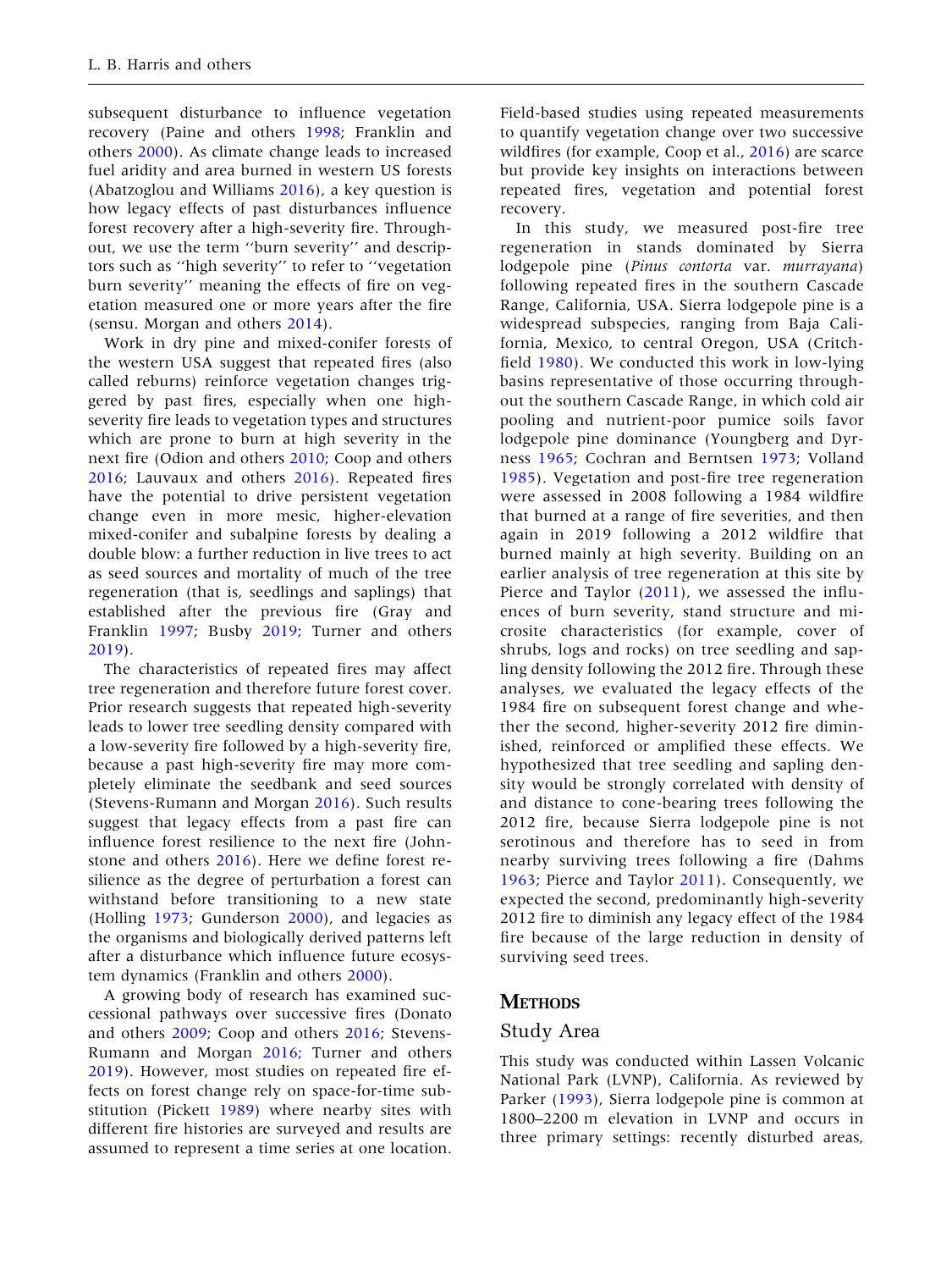mixed with other tree species in uplands and as the dominant tree in lowlands. Sierra lodgepole pine is highly tolerant of wet and cold conditions and therefore often dominates low-lying areas experiencing cold air drainage and wet soils within LVNP (Taylor [1990](#page-13-0); Parker [1993](#page-12-0)).

In 1984 the Badger Fire burned 563 ha of LVNP and the adjacent Lassen National Forest. This area burned again in the 2012 Reading Fire (10,876 ha). In 2008 Pierce and Taylor [\(2011](#page-12-0)) assessed vegetation change caused by the Badger Fire within three lodgepole pine-dominated study sites (40.552° N, 121.404° W) selected to be homogenous with respect to terrain and soils so that the influence of burn severity on tree regeneration could be isolated. These sites were in flat, low-lying basins in which cold air pooling and potentially coarse or low-nutrient substrate often exclude trees species other than lodgepole pine (Cochran and others [1967;](#page-11-0) Cochran and Berntsen [1973](#page-11-0); Parker [1993](#page-12-0)). Plot elevation ranged from 1925 to 1950 m. The study area is underlain by andesite and basalt, but the surface is a mix of glacially deposited material and scoria often with high cover of gravel-sized pumice (Pierce and Taylor [2011\)](#page-12-0). Pierce and Taylor ([2011\)](#page-12-0) described vegetation within the study area as lodgepole pine-dominated forests. Other tree species were present including white fir (Abies concolor), red fir (A. magnifica var. magnifica) and Jeffrey pine (Pinus jeffreyi). Rabbitbrush (Ericameria nauseosa) and Ribes spp. were the most common shrubs. Tobaccobrush (Ceanothus velutinus) and manzanita (Arctostaphylos patula and A. nevadensis) were more common on toeslope sites where Jeffrey pine or firs were more abundant.

Historical fire regimes in Sierra lodgepole pine stands are not well known, and many stands likely experienced periodic mixed-severity fires (that is, fires which contained patches of low, moderate and high severity as well as unburned patches). Fire scar and tree age structure analyses from southern Cascades lodgepole pine stands suggest that firereturn intervals are moderately long (point median intervals of 50–77 years) and that forests include areas that burned at high severity (Taylor and Solem [2001;](#page-13-0) Bekker and Taylor [2010](#page-11-0)). In lodgepole pine-dominated forests in central Oregon, fire-return intervals were 26–82 years with areas of low, moderate and high severity (Heyerdahl and others [2014\)](#page-12-0), similar to mean site-level fire intervals (31– 74 years) in southern Sierra Nevada lodgepole stands (Caprio [2008](#page-11-0)), and pulses of tree regeneration followed these fires (Keifer [1991](#page-12-0)). Lodgepole pine-dominated pumice basins, such as those in the present study, may have longer fire-return inter-

vals than surrounding mixed-conifer forest because they are less productive and slower to recover from disturbance and therefore tend to be more fuellimited (Merschel and others [2018](#page-12-0)). These fire history data indicate the 28-year interval between fires in the present study is relatively short but within the historical range of variability for this forest type.

## Field Data

Patches that burned at low, moderate and high severity in the 1984 Badger Fire had been selected for study using 2005 aerial photographs as part of an earlier analysis by Pierce and Taylor [\(2011](#page-12-0)), and burn severity in these burn patches was verified in the field. Low-, moderate- and high-severity fire was defined as areas with less than 25% tree canopy cover loss, 25–75% loss and 75% or more loss, respectively. Pierce and Taylor [\(2011](#page-12-0)) selected one patch each of low-, moderate- and highseverity fire for analysis, and 10 circular plots of  $250 \text{ m}^2$  were randomly located within each patch. Sites were located more than 400 m from roads, and Pierce and Taylor [\(2011](#page-12-0)) verified in the field in 2008 that the plot locations were relatively homogenous with respect to terrain, soils, forest type and pre-1984 forest structure although some plots were located near the edge of the respective burn severity patches. We subsequently refer to these patches as the low-severity, moderate-severity and high-severity sites in reference to the burn severity class of each site in the 1984 fire.

In summer 2008 Pierce and Taylor [\(2011](#page-12-0)) recorded the species and diameter (dbh) of all live trees, snags and logs at least 5 cm dbh in each plot. In addition, they assessed the presence of cones on live trees, and dead trees which likely survived the 1984 fire were identified based on the presence of needles or if they had intact bark. Pierce and Taylor ([2011\)](#page-12-0) assessed influences on seedling and sapling presence at the microsite scale by quantifying ground cover in four subplots  $(10 \text{ m}^2)$  located equidistant from the center and edge of the plot in the four cardinal directions. Cover of logs ( $> 4$  cm diameter), shrubs, forbs, grasses, large rocks  $(> 10$  cm) and rock fragments  $(1-10$  cm) were visually estimated in the subplots in the following cover classes: not present, less than 1%, 1–5%, 5– 25%, 26–50%, 51–75%, 76–100%. Seedlings and saplings were tallied by species within the subplots. Additional details on field methods are provided in Pierce and Taylor [\(2011](#page-12-0)).

In 2019 we re-measured 9 out of 10 plots within each 1984 site ( $n = 27$  total, Figure [1\)](#page-3-0). We relo-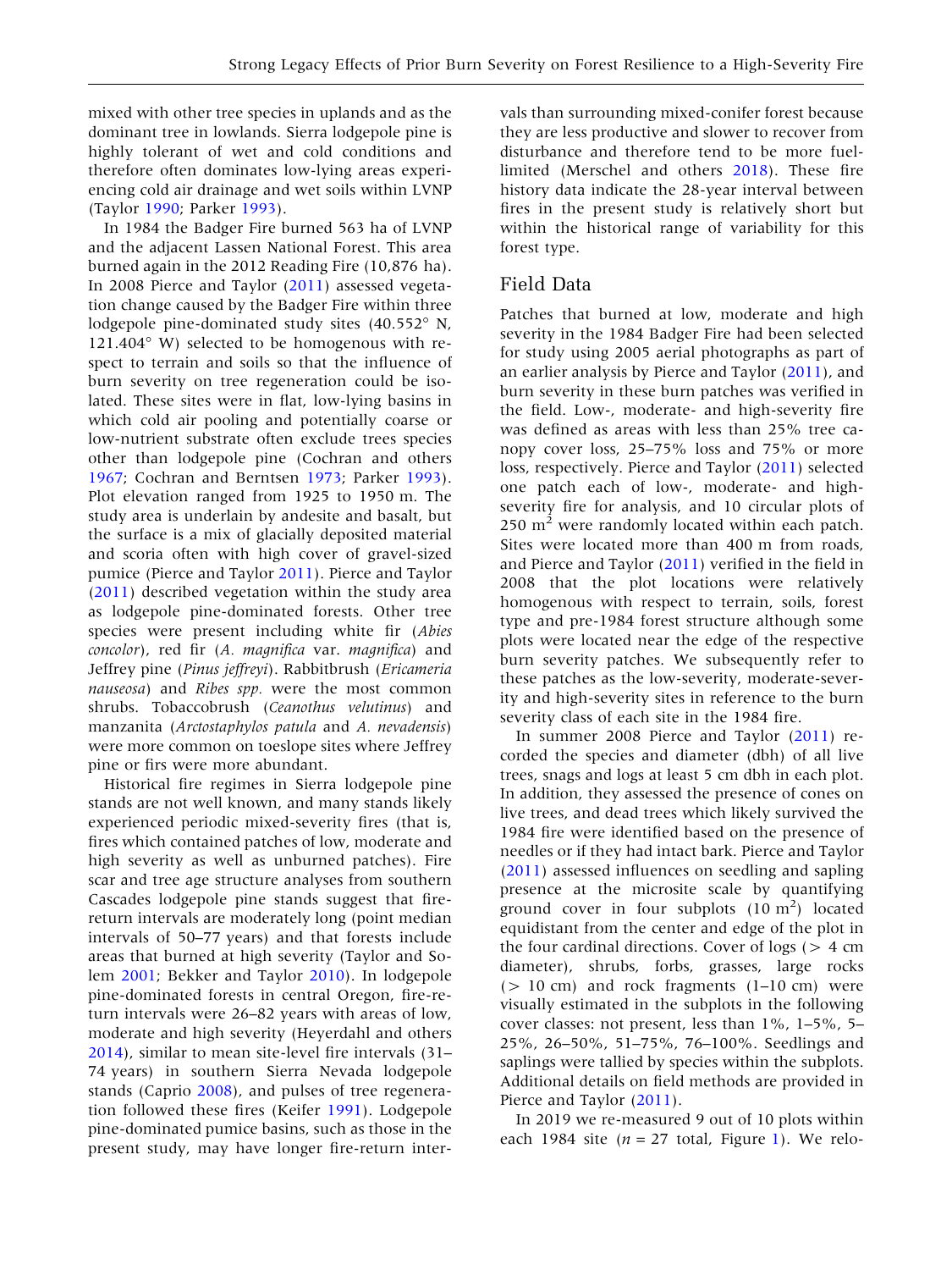<span id="page-3-0"></span>

Figire 1. Paired photographs taken in 2008 and 2019 from three plots representative of low, moderate and high burn severity in the 1984 Badger Fire.

cated the plots of Pierce and Taylor [\(2011](#page-12-0)) by first using the GPS location and subsequently determining the location of the plot center by trilateration using the distance between the plot center and each tree in the plot, which Pierce and Taylor ([2011\)](#page-12-0) recorded in 2008. By using multiple treeplot center measurements per plot we were able to relocate plot centers with a high degree of spatial accuracy, although a limited degree of measurement error from both 2008 to 2019 likely exists. We were unable to relocate 3 plots in 2019, which could result from spatial uncertainty in the 2008 GPS locations combined with the altered visual appearance of the plots due to the Reading Fire effects (for example, tree mortality and consumption of snags and logs). We quantified tree regeneration and ground cover in each plot using the same methodology as in 2008. Additionally, we determined the status (live, snag or log) of each tree measured in 2008 and then measured the dbh of all trees that were alive in 2019.

## Burn Severity

Although fire-driven canopy cover change as assessed from aerial photography was used by Pierce and Taylor [\(2011](#page-12-0)) to select study sites prior to conducting fieldwork in 2008, we utilized the 2008 and 2019 field data to more accurately characterize burn severity at the plot level. The proportion of tree basal area killed (hereafter ''BA mortality'') from the 1984 and 2012 fires was used as a field-based measure of burn severity for both fires. In 2008 trees that had likely survived the 1984 fire were identified by Pierce and Taylor [\(2011](#page-12-0)) based on having either most of their bark intact or needles. We calculated BA mortality for 1984 using the ratio of non-surviving tree BA to BA of all trees in each plot. To calculate BA mortality in 2012 we used 2008 tree

dbh to better estimate dbh at the time of the fire and compared total BA by plot for trees that were alive in 2008 and dead in 2012 versus all trees alive in 2008. Note that our methods underestimate BA mortality in 1984 because live trees increased in BA and dead trees decayed between 1984 and the first field survey by Pierce and Taylor ([2011\)](#page-12-0) in 2008. To estimate this effect of 1984–2008 tree growth on our analyses, we used the growth rate of surviving trees from 2008 to 2019 to adjust 1984 BA mortality and repeated our analyses using these adjusted values (see Supporting Information). We concluded that our key results and conclusions are robust to the effect of 1984–2008 tree growth. We note that burn severity may be assessed using a broad range of indices measuring fire effects on overstory vegetation, understory vegetation and soils (Morgan and others [2014\)](#page-12-0). We chose tree BA mortality as our field-based metric of burn severity because it could be calculated for both fires based on the available 2008 data, and because we were primarily interested in trees and tree regeneration. However, as a complementary measure of burn severity we used a remote sensing index of burn severity, the relativized differenced normalized burn ratio (RdNBR) (Miller and Thode [2007\)](#page-12-0) from the Monitoring Trends in Burn Severity program (Eidenshink and others [2007](#page-12-0)). RdNBR indicates changes across vegetation strata, as evidenced by its strong relationship with the Composite Burn Index for fires in California forests (Miller and others [2009\)](#page-12-0), and therefore is a complementary metric to tree BA mortality which just considers changes to the canopy.

#### Tree Regeneration

Following the 2008 protocols, seedlings and saplings were counted in each  $250 \text{ m}^2$  plot in 2019. Stems were tallied as small  $(< 0.5$  m tall but  $\ge 2$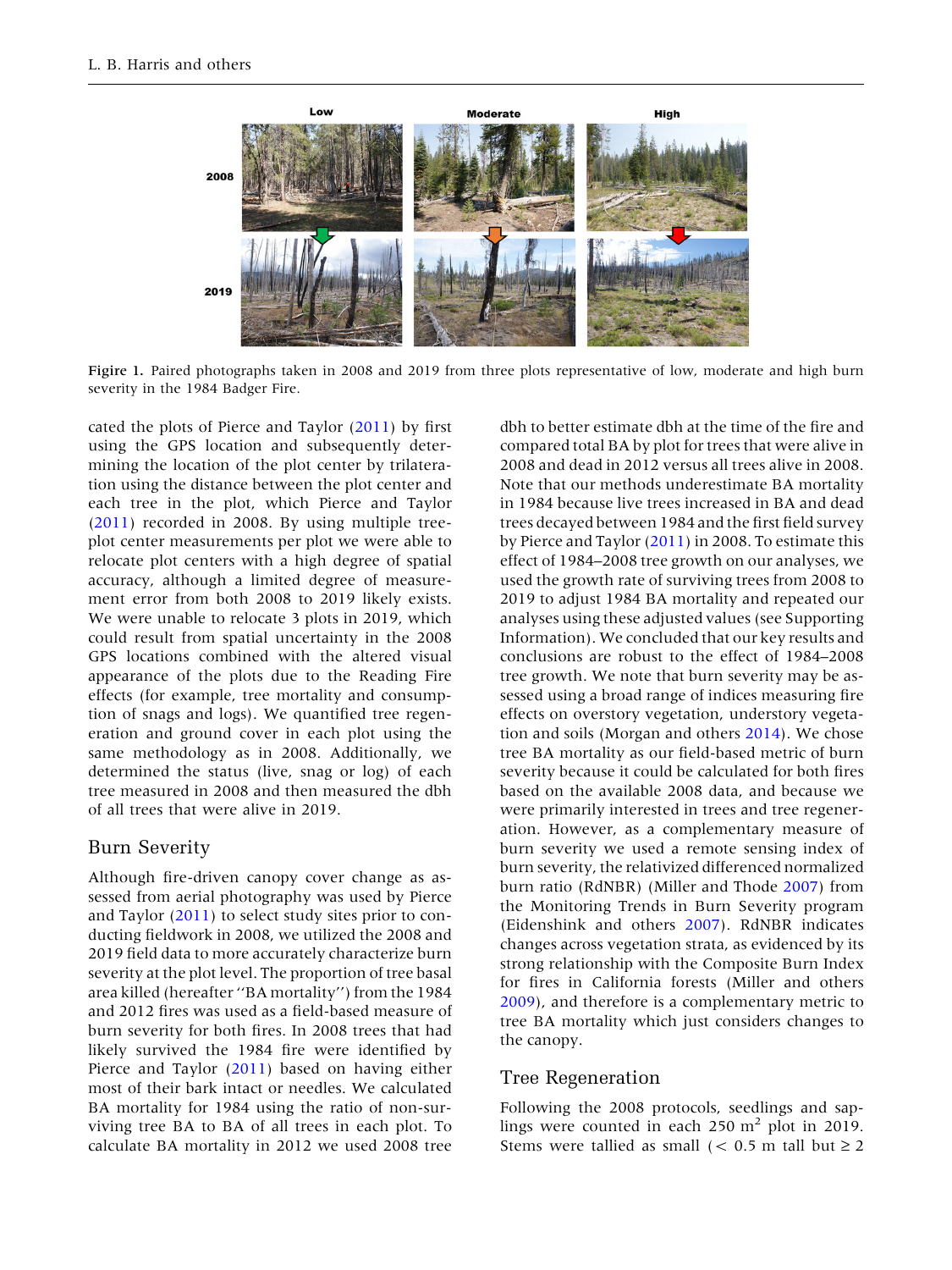branch whorls), or large seedlings (0.5–1.4 m) and saplings  $(> 1.4 \text{ m}$  but  $< 5 \text{ cm}$  dbh). The minimum branch whorl criterium had been used by Pierce and Taylor ([2011\)](#page-12-0) to exclude current-year seedlings which are commonly considered to be ephemeral, and we followed the same protocols. To estimate age, branch whorls were counted on each stem. The Supporting Information provides a discussion of whorl counts in relation to seedling ages determined using tree ring counts for seedlings in the study site. Because the 2019 field measurements occurred seven years post-fire, whereas the 2008 measurements occurred 24 years post-fire, we also used a branch whorl-tree ring count regression developed by Pierce and Taylor ([2011](#page-12-0)) to quantify the density of seedlings and saplings established prior to 1990 (hereafter ''1991 seedling density,'' see Supporting Information). This metric is an estimate of seedling and sapling density had the 2008 sites been surveyed seven years post-fire as was the case in 2019. The 1991 seedling density is likely conservative because it does not account for seedlings which died between 1991 and 2008.

To assess plot-level influences on tree seedling and sapling densities, we began by calculating Spearman rank correlation coefficients  $(r<sub>s</sub>)$  between tree seedling and sapling density in 2019 and BA mortality, tree basal area and density, and ground cover from both the 2008 and 2019 field surveys. For the purposes of the plot-level analysis, ground cover estimates were aggregated to the plot level using the mean midpoint class value of the four subplots. Note that we also performed an analysis at the subplot level, which is described later in this subsection. We assessed significance of the correlations using a Holm–Bonferroni correction. Seedlings and saplings of all species were combined for our tree regeneration analysis because total and lodgepole pine seedling and sapling density were highly correlated ( $r_s$  = 0.98) and results with only lodgepole pine were highly similar (Table A1).

To build on the exploratory correlation analysis, we created a generalized linear model (GLM) of plot-level tree seedling and sapling abundance (counts) in 2019. Tree seedling and sapling counts were best modeled with a negative binomial distribution, using the glm.nb function in the MASS package in R (Venables and Ripley [2002](#page-13-0)). We used counts instead of tree seedling and sapling density for the GLM because negative binomial models are designed to handle count data. To address multicollinearity, we identified variables with  $r_s$  greater than 0.7 and in each case retained the variable more strongly correlated with tree seedling and sapling counts. We then built a parsimonious

model using stepwise variable selection based on the Akaike information criterion (AIC, Akaike, [1974\)](#page-11-0). We did not include interactions among predictor variables in the GLM. We retained two variables in the GLM which were non-significant  $(P > 0.05)$  because including these variables reduced the AIC and because we had ecological justifications for retaining both: Pierce and Taylor ([2011\)](#page-12-0) found seed source distance to be influential at our sites, and post-fire log cover may influence tree establishment by providing shade. Note that methods for variable selection and retention are widely debated, and that our goal was to explore potential influences on seedling and sapling counts rather than to create a predictive model (Murtaugh [2009;](#page-12-0) Shmueli [2010](#page-12-0); Heinze and others [2018\)](#page-12-0). To visualize the modeled effect of the most influential variable, BA mortality from the 1984 fire, on predicted tree seedling and sapling counts, we used the cplot function in the margins package in R (Leeper [2018\)](#page-12-0).

Finally, we assessed the influence of microsite characteristics on tree regeneration by comparing the presence or absence of tree seedlings and saplings within each subplot in 2019 with the corresponding ground cover estimates using a Chisquared test. A Holm–Bonferroni correction was again applied to assess significance at the subplot level, and only significant relationships ( $P < 0.05$ ) are reported.

## **RESULTS**

#### Burn Severity and Effects on Vegetation

Percent BA mortality differed among the low-, moderate- and high-severity sites in the 1984 fire, following the study design (Table [1\)](#page-5-0). BA mortality was greater in the 2012 fire than in the 1984 fire in 25 of 27 plots, including 17 plots that had total tree mortality and only three plots that had less than 70% BA mortality.

The 2012 Reading Fire led to an order of magnitude decrease in average live tree density (Table [1\)](#page-5-0) and an 87% decrease in average live tree BA. Between 2008 and 2019, there was a twofold increase in cover of shrubs and grasses, and cover of rock fragments also increased (Table [1\)](#page-5-0). In 2019, shrub cover and rock fragment cover were highest at the high-severity site and grass cover was highest at the low-severity site (Table [1\)](#page-5-0). Log cover was lowest at the low-severity site in 2008 but lowest at the high-severity site in 2019 (Table [1\)](#page-5-0).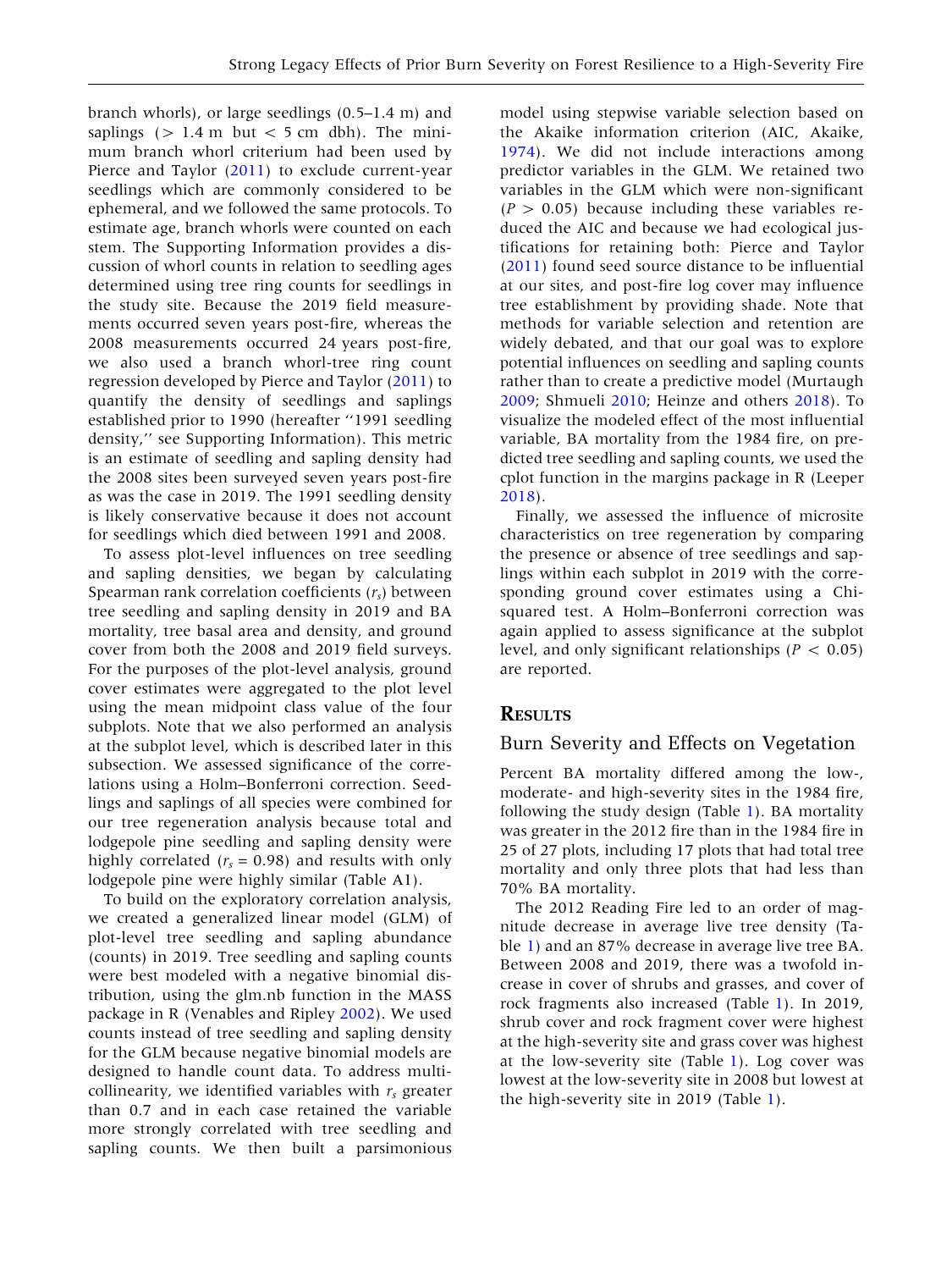<span id="page-5-0"></span>Table 1. Tree Regeneration, Burn Severity, Stand Structure and Ground Cover Characteristics in 2008 and 2019 by Site ( $n = 9$  plots per site, mean  $\pm$  SD), and Spearman Rank Correlation Coefficients ( $r_s$ ) with 2019 Tree Regeneration Density (bold)

| Variable                                                                     | Low-severity<br>site | Moderate-<br>severity site | High-severity<br>site | $r_s$ with 2019<br>regeneration |
|------------------------------------------------------------------------------|----------------------|----------------------------|-----------------------|---------------------------------|
| Tree seedling and sapling density 2008 (stems $4031 \pm 3178$<br>$ha^{-1}$ ) |                      | $4556 \pm 2716$            | $1591 \pm 1821$       | 0.39                            |
| Tree seedling and sapling density 1991 (stems $1178 \pm 974$<br>$ha^{-1}$ )  |                      | $1013 \pm 780$             | $440 \pm 718$         | 0.46                            |
| Tree seedling and sapling density 2019<br>(stems $ha^{-1}$ )                 | $1267 \pm 1095$      | $329 \pm 303$              | $31 \pm 56$           |                                 |
| Tree basal area mortality 1984 (%)                                           | $14.4 \pm 9.9$       | $41.6 \pm 15.8$            | $92.5 \pm 14.0$       | $-0.88***$                      |
| Tree basal area mortality 2012 (%)                                           | $89.2 \pm 12.5$      | $84.1 \pm 30.8$            | $93.8 \pm 17$         | $-0.22$                         |
| <b>RdNBR 1984</b>                                                            | 94 55                | 416 106                    | 535 145               | $-0.61*$                        |
| <b>RdNBR 2012</b>                                                            | 560 288              | 299 277                    | 639 331               | $-0.30$                         |
| Live tree basal area 2008 ( $m^2$ ha <sup>-1</sup> )                         | $46.8 \pm 10.8$      | $24.0 \pm 7.3$             | $4.6 \pm 5.4$         | $0.84***$                       |
| Live tree basal area 2019 ( $m^2$ ha <sup>-1</sup> )                         | $5.2 \pm 5.8$        | $3.7 \pm 6.7$              | $1.0 \pm 3.0$         | 0.32                            |
| Cone-bearing lodgepole pine density 2008<br>(trees $ha^{-1}$ )               | $884 \pm 329$        | $476 \pm 197$              | $80 \pm 100$          | $0.80***$                       |
| Cone-bearing lodgepole pine density 2019<br>(trees $ha^{-1}$ )               | $93 \pm 104$         | $58 \pm 96$                | $13 \pm 40$           | 0.32                            |
| Live tree density 2008 (trees $ha^{-1}$ )                                    | $1009 \pm 317$       | $627 \pm 209$              | $244 \pm 179$         | $0.73***$                       |
| Live tree density 2019 (trees $ha^{-1}$ )                                    | $98 \pm 113$         | $62 \pm 106$               | $22 \pm 53$           | 0.30                            |
| Distance to seed source 2008 (m)                                             | $2.3 \pm 0.8$        | $2.0 \pm 0.7$              | $13.1 \pm 7.4$        | $-0.58*$                        |
| Distance to seed source 2019 (m)                                             | $18.8 \pm 19.3$      | $13.9 \pm 14.0$            | $28.1 \pm 20.5$       | $-0.36$                         |
| Shrub cover 2008 (%)                                                         | $0.6 \pm 1.0$        | $4.4 \pm 8.5$              | $5.8 \pm 3.4$         | $-0.60*$                        |
| Shrub cover 2019 (%)                                                         | $3.6 \pm 5.2$        | $9.1 \pm 5.3$              | $12.4 \pm 6.6$        | $-0.44$                         |
| Grass cover 2008 (%)                                                         | $7.2 \pm 7.6$        | $5.6 \pm 5.3$              | $8.3 \pm 5.7$         | $-0.35$                         |
| Grass cover 2019 (%)                                                         | $23.0 \pm 9.6$       | $16.2 \pm 7.9$             | $12.2 \pm 5.0$        | 0.34                            |
| Forb cover 2008 (%)                                                          | $1.4 \pm 2.7$        | $4.8 \pm 5.8$              | $3.1 \pm 2.6$         | $-0.46$                         |
| Forb cover 2019 (%)                                                          | $6.4 \pm 5.3$        | $3.7 \pm 5.6$              | $3.6 \pm 3.5$         | 0.02                            |
| Rock fragment cover 2008 (%)                                                 | $1.2 \pm 1.2$        | $5.7 \pm 8.4$              | $19.4 \pm 16.6$       | $-0.71***$                      |
| Rock fragment cover 2019 (%)                                                 | $6.8 \pm 3.9$        | $14.7 \pm 7.3$             | $23.2 \pm 8.7$        | $-0.74***$                      |
| Rock cover 2008 (%)                                                          | $0.2 \pm 0.3$        | $0.1 \pm 0.3$              | $0.7 \pm 1.5$         | $-0.08$                         |
| Rock cover 2019 (%)                                                          | $1.3 \pm 2.6$        | $0.3 \pm 0.7$              | $1.1 \pm 2.1$         | $-0.07$                         |
| Log cover 2008 (%)                                                           | $7.9 \pm 5.2$        | $15.6 \pm 11.3$            | $18.2 \pm 10.2$       | $-0.52$                         |
| Log cover 2019 (%)                                                           | $15.6 \pm 7.5$       | $15.5 \pm 6.7$             | $11.7 \pm 4.6$        | 0.18                            |
| Percentage lodgepole pine 2008                                               | $99.3 \pm 0.8$       | $91.0 \pm 21.0$            | $78.3 \pm 34.4$       |                                 |
| Percentage lodgepole pine 2019                                               | $98.7 \pm 2.9$       | $94.4 \pm 9.7$             | $87.9 \pm 17.1$       |                                 |

Stars indicate significance based on a Holm–Bonferroni correction: \*P < 0.05, \*\*P < 0.01, \*\*\*P < 0.001. ''Percentage lodgepole'' is the percentage of live tree basal area which was comprised of lodgepole pine at the site level, and we did not calculate  $r_s$  for this variable due to the lack of live trees at some individual plots. The ground cover variables are given in percentage aerial cover as visually estimated in the field in 2019 and by Pierce and Taylor ([2011\)](#page-12-0) in 2008.

# Tree Regeneration

In 2019, tree seedling and sapling density was 69% lower at the low-severity site than in 2008, 93% lower at the moderate-severity site and 98% lower at the high-severity site (Table 1). Compared with estimated tree seedling and sapling density relative to 1991 (also seven years post-fire), tree seedling and sapling density in 2019 was similar within the low-severity site, 68% lower at the moderateseverity site and 93% lower at the high-severity site. The proportional differences in seedling and sapling density among sites were greater in 2019 than in 2008 or relative to 1991, demonstrating relatively sparser tree regeneration at the moderate- and high-severity sites in 2019.

The species composition of tree regeneration also changed from 2008 to 2019. Most (87%) seedlings and saplings were lodgepole pine in 2019, with the remainder being Jeffrey pine (8%) and white fir (5%). In 2008, only 58% of seedlings and saplings were lodgepole pine and white fir (36%) was proportionally more abundant. Relative to 1991, only 43% of seedlings and saplings were lodgepole pine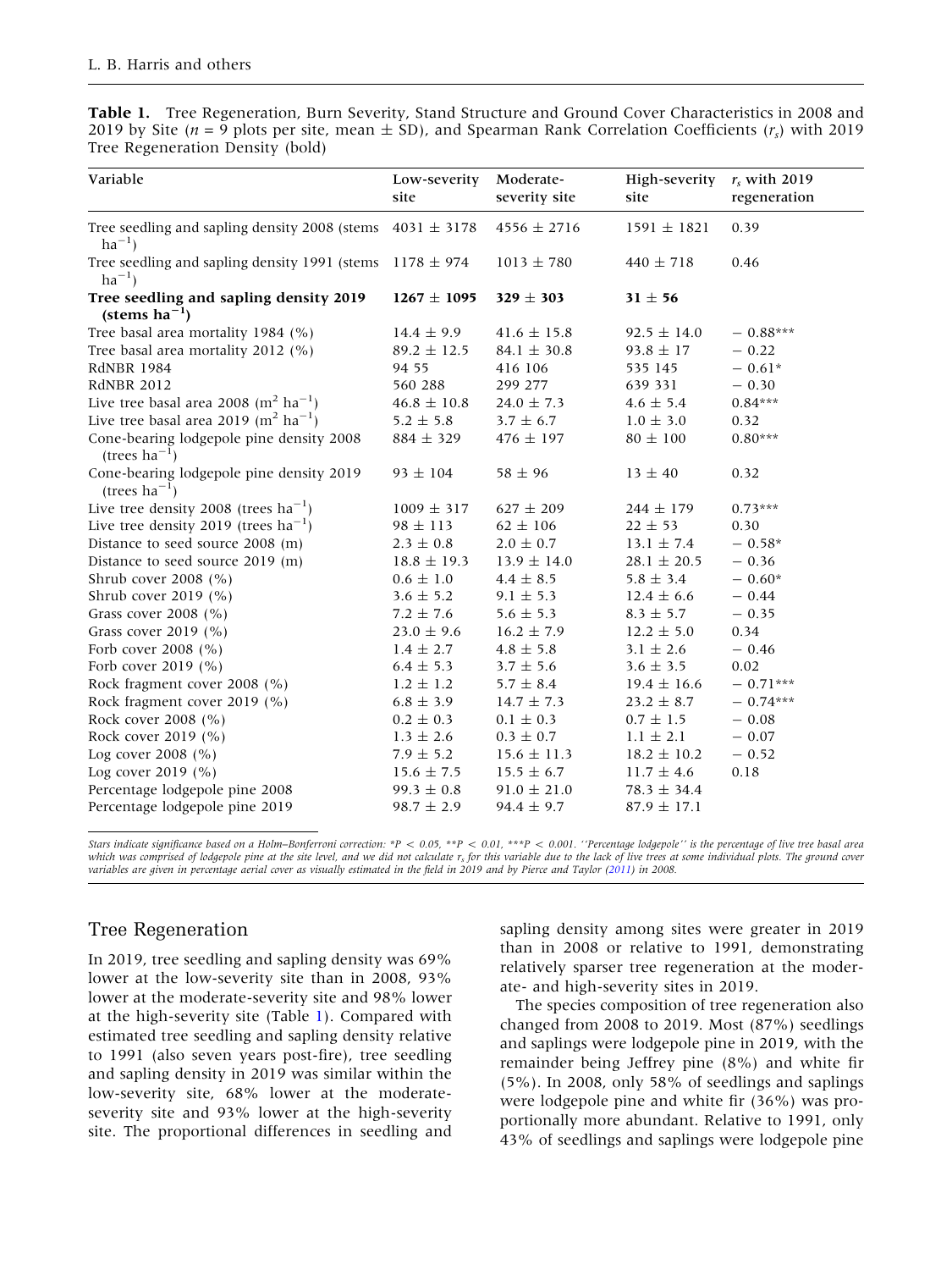and 44% were white fir, and therefore the compositional differences in 2019 are not just due to a shorter post-fire time interval. Although 102 red fir seedlings and saplings were present in 2008 (4% of total), there was no red fir regeneration in 2019. Jeffrey pine was also proportionally less abundant in 2008 (2%) but more abundant in an absolute sense than in 2019.

Based on branch whorl counts, 67% of small seedlings established in 2016–2017 and 96% established after 2012 (Figure A1). Among larger seedlings, 88% had established after 2012 according to branch whorl counts. All the saplings surveyed in 2019 had established before the 2012 fire.

# Influences on tree Regeneration

Tree seedling and sapling density in 2019 was strongly correlated with BA mortality from the 1984 fire (Table [1](#page-5-0)), and two related variables, live tree basal area and density of live cone-bearing trees in 2008. Surprisingly, tree seedling and sapling density in 2019 was not significantly correlated with BA mortality from the 2012 fire, and neither were associated variables such as live tree density or basal area in 2019. Tree seedling and sapling density in 2019 was negatively related to cover of rock fragments in both 2008 and 2019, as well as 2008 shrub cover.

The GLM of tree seedling and sapling counts in 2019 contained 8 variables including 6 that were significant ( $P < 0.05$ ) (Table 2). Tree regeneration was negatively related to BA mortality from 1984, which was the strongest influence in the GLM (Figure 2). Negative relationships were also observed with 2008 grass cover, 2008 log cover, 2019 shrub cover and 2019 forb cover. Tree seedling and sapling counts were positively related to forb cover in 2008, 2008 seed source distance and 2019 log cover. We note that in the process of addressing multicollinearity, we removed some variables that were moderately to strongly correlated with seedling and sapling counts including live tree density and BA, cover of rock fragments, BA mortality from 2012 and density of cone-bearing trees in 2008.

At the subplot level, the presence of tree seedlings or saplings varied significantly with cover of rock fragments ( $P < 0.001$ ). Tree seedlings or saplings were most likely to be found in subplots with less than 1% cover of rock fragments (Figure [3\)](#page-7-0). In addition, the presence of tree seedlings or saplings in 2019 was significantly related to log cover in 2008 ( $P < 0.05$ ) at the subplot level. Seedlings and saplings were absent in all subplots



Figure 2. Observed tree seedling and sapling counts by plot in 2019 (points,  $n = 27$ ) and the effect of 1984 tree mortality (percentage of basal area killed) on modeled tree regeneration (line) with bounds representing a 95% confidence level (shaded area).

Table 2. Results of the Generalized Linear Model of Pot-level Tree Seedling and Sapling Counts

| Variable                                          | Estimate | SE    | z       | P       |
|---------------------------------------------------|----------|-------|---------|---------|
| Intercept                                         | 4.711    | 0.427 | 11.04   | < 0.001 |
| Basal area mortality, 1984                        | $-0.046$ | 0.008 | $-5.90$ | < 0.001 |
| Forb cover, 2008                                  | 0.150    | 0.040 | 3.78    | < 0.001 |
| Grass cover, 2008                                 | $-0.067$ | 0.022 | $-3.06$ | 0.002   |
| Log cover, 2008                                   | $-0.059$ | 0.022 | $-2.71$ | 0.007   |
| Shrub cover, 2019                                 | $-0.076$ | 0.029 | $-2.57$ | 0.010   |
| Forb cover, 2019                                  | $-0.076$ | 0.031 | $-2.40$ | 0.016   |
| Seed source distance, 2008                        | 0.071    | 0.045 | 1.58    | 0.114   |
| Log cover, $2019$                                 | 0.026    | 0.016 | 1.58    | 0.115   |
| Significant ( $P < 0.05$ ) variables are in bold. |          |       |         |         |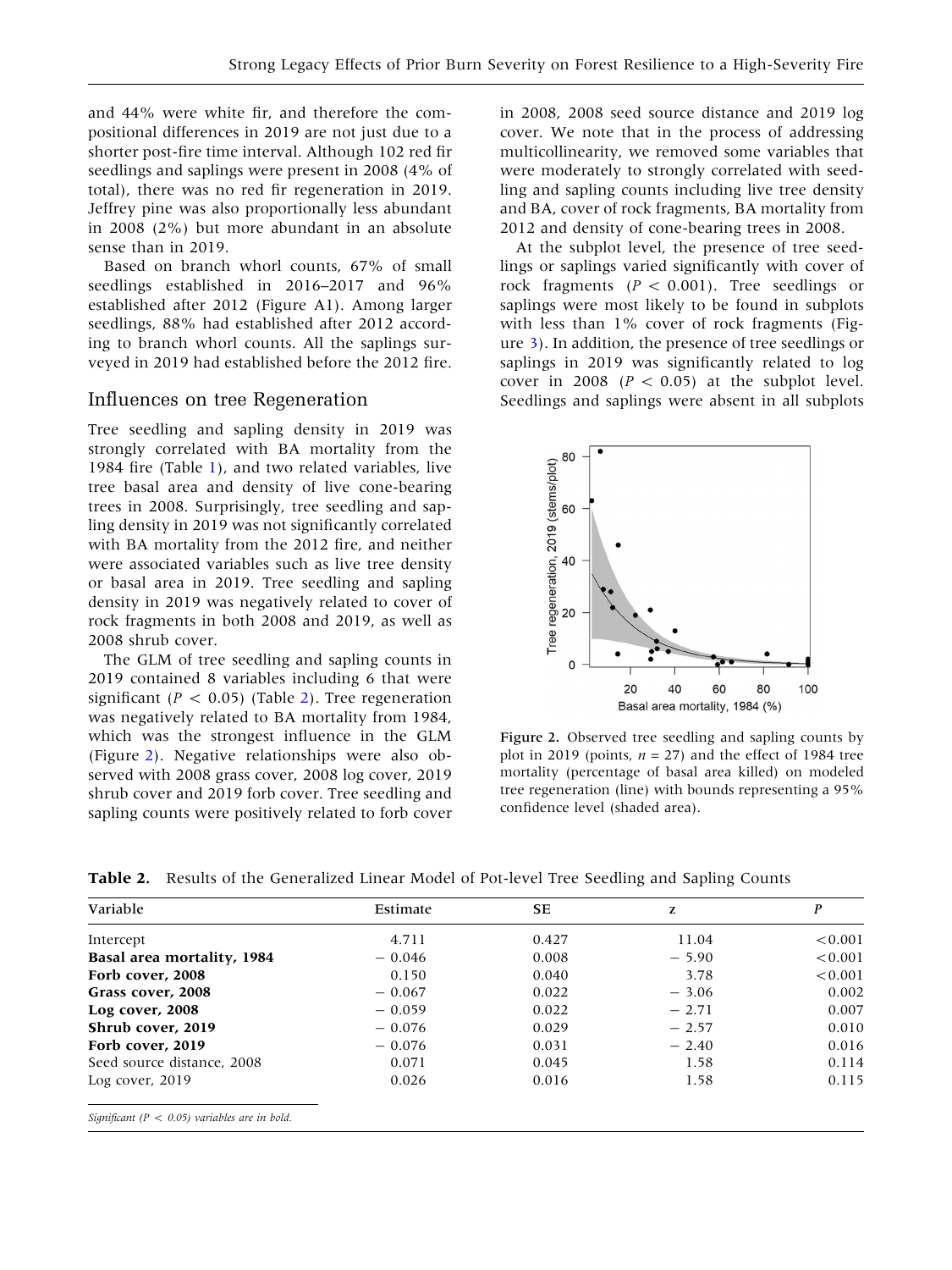<span id="page-7-0"></span>

Figure 3. Presence of tree regeneration within subplots ( $n = 108$ ) by coverage of rock fragments in 2019 and log cover in 2008.

that had greater than 25% log cover in 2008 (Figure 3).

# **DISCUSSION**

## Vegetation Change

The higher-severity 2012 fire led to widespread vegetation change including complete tree mortality in 63% of plots, an order of magnitude decrease in live tree density and more shrubs, grasses and exposed rock fragments compared to the effects of the 1984 fire. The greater tree mortality from the 2012 fire was consistent with extreme weather during the 2012 fire compared with moderate weather during the 1984 fire, although the possibility that the 1984 fire led to increased BA mortality in 2012 by damaging trees or increasing surface fuels loads cannot be excluded (see Supporting Information for a full discussion of burn severity).

After the 1984 fire, the density of tree seedlings and saplings was consistent with forest recovery across all sites. However, tree regeneration after the 2012 fire differed markedly by site, demonstrating strong legacy effects from the 1984 fire and amplification of those effects by the 2012 fire. The low-severity site had on average 1267 stems/ha of tree seedlings and saplings after the 2012 fire, indicating likely forest recovery. However, lower seedling and sapling density at the moderateseverity site and very low density at the highseverity site suggests slow recovery to forests (Figure [1\)](#page-3-0). Lack of nearby seed sources tends to result in sparse post-fire tree regeneration among obligate seeders, delaying forest recovery (Stevens-Rumann

and Morgan [2019\)](#page-13-0). Additionally, Sierra lodgepole pine stands are particularly slow to recover from stand-replacing disturbances because they tend to occupy sites with harsh microclimates and poor soils, as evidenced by decades-old burns and clearcuts with sparse or absent tree regeneration (Cochran [1973;](#page-11-0) Merschel and others [2018\)](#page-12-0). Our results show that one fire can shape successional pathways following the next fire even if the next fire is mainly stand replacing (that is, complete tree mortality).

The species composition of tree regeneration also shifted strongly away from white fir (85% decrease in proportion of stems from 2008 to 2019) and toward increased lodgepole pine dominance following the 2012 fire. This shift is consistent with Sierra lodgepole pine's role as a shade-intolerant species which can colonize harsh environments, compared with white fir's higher shade tolerance (Parker [1993;](#page-12-0) Chappell and Agee [1996\)](#page-11-0). In harsh environments such as the frost-prone basins in this study or on poor soils, lodgepole pine stands are commonly self-replacing and therefore disturbance is not necessary to maintain lodgepole pine dominance (Despain [1983;](#page-11-0) Lotan and others [1985;](#page-12-0) Parker [1986](#page-12-0), [1993;](#page-12-0) Taylor and Solem [2001\)](#page-13-0). However, some of our plots were located in toeslope environments where establishment of other tree species is not necessarily limited by extreme temperatures or poor soils (Cochran and Berntsen [1973\)](#page-11-0). In these areas, stand-replacing disturbances favor lodgepole pine, whereas dominance of shade-tolerant species such as white fir increases with time since disturbance (Franklin and Dyrness [1988](#page-12-0); Taylor [2000](#page-13-0); Taylor and Solem [2001\)](#page-13-0). At such sites where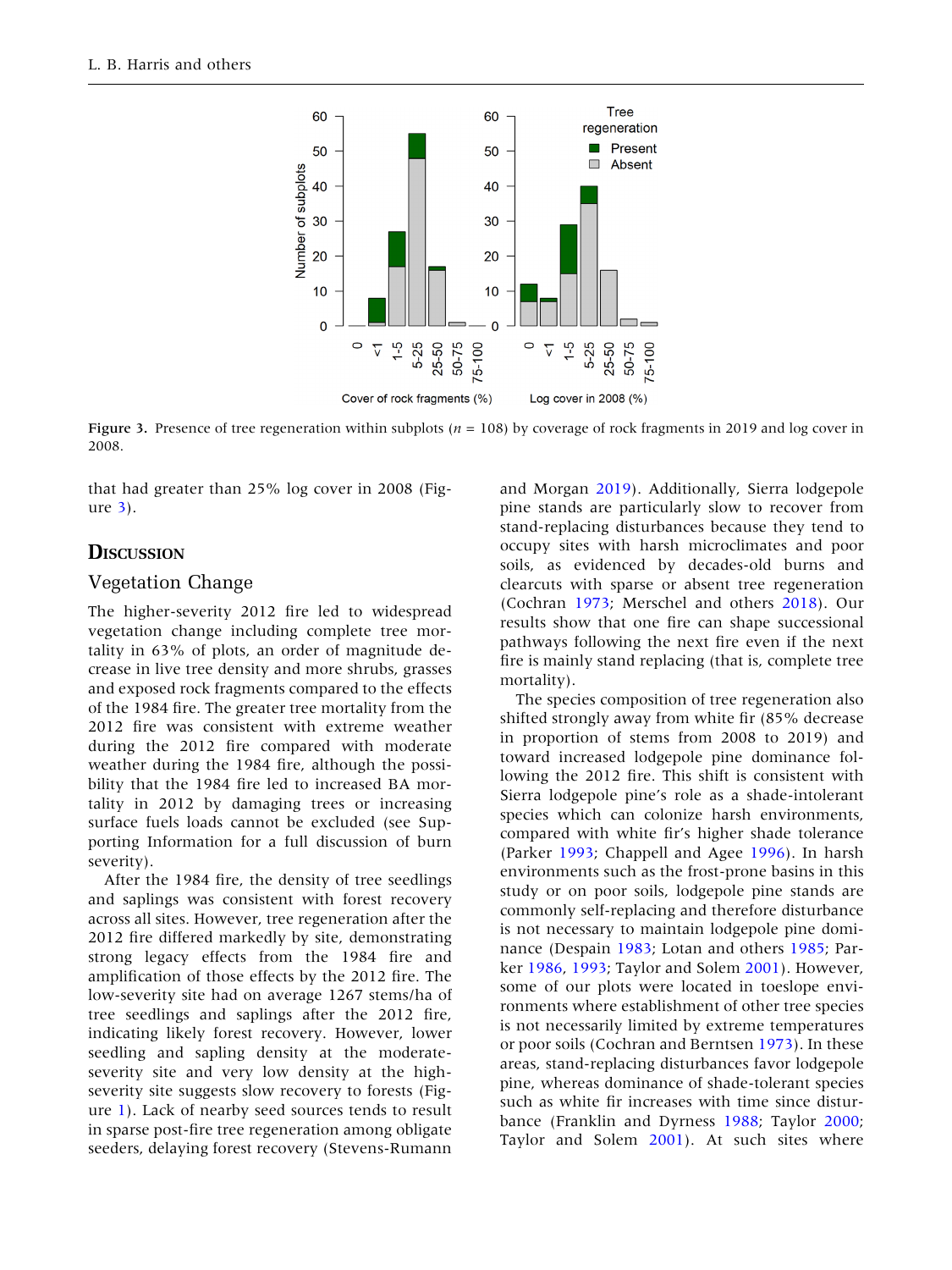lodgepole pine is seral to other tree species, standreplacing fire should favor early dominance by lodgepole pine as we observed after the 2012 fire.

## Influences on Plot-Level Tree Regeneration

Our results demonstrate that tree mortality from the 1984 fire, and the resulting patterns of live tree BA, cone-bearing tree density and live tree density in 2008, shaped tree regeneration patterns following the 2012 fire. These relationships follow similar trends to serotinous stands of Rocky Mountain lodgepole pine (Pinus contorta var. latifolia), where post-fire seedling density tends to be closely associated with the prefire density of serotinous trees (Tinker and others [1994;](#page-13-0) Turner and others [1997](#page-13-0); Harvey and others [2014\)](#page-12-0). We did not expect a similar relationship between prefire density of seed trees and post-fire tree seedling and sapling density in Sierra lodgepole pine, whose non-serotinous character (Mowat [1960](#page-12-0)) and paucity of seed dispersal beyond 20–60 m from live trees (Dahms [1963;](#page-11-0) Dahms and Barrett [1975](#page-11-0)) imply that nearby live trees are the main seed source for post-fire regeneration (Pierce and Taylor [2011\)](#page-12-0).

Because tree seedling and sapling density in 2019 was not closely related to live tree density or distance to seed source in 2019, we sought other explanations for the patterns of tree regeneration in 2019. From a demographic perspective, post-fire tree regeneration may be limited by propagule availability or by limitations on tree establishment and survival (Davis and others [2018](#page-11-0)). Accordingly, we offer two explanations for the close relationship between patterns of tree mortality from the 1984 fire and tree seedling and sapling density following the 2012 fire: (1) that many cones with viable seed survived the 2012 fire and acted as a post-fire canopy seed bank, and therefore that propagule availability did limit tree regeneration but in an unexpected way; and (2) that higher tree mortality in 1984 led to harsher conditions for tree establishment and survival, due to greater fire effects on soils and understory vegetation as well as lack of shade in 2019.

The potential for post-fire canopy seed bank in non-serotinous trees was previously described by Larson and Franklin ([2005](#page-12-0)) as an explanation for high seedling densities of Pseudotsuga menziesii observed 11 years after an October fire in the western Cascade Range. As they noted, this phenomenon is only possible if fire occurs after the seed crop has matured but before it has been released from cones, and if the fire kills trees without exposing cones to

too much heat (Larson and Franklin [2005](#page-12-0)). Our study sites burned August 11–12 in 2012, and Sierra lodgepole pine cones generally open and disperse seed from late August–November (Dahms and Barrett [1975](#page-11-0); Critchfield [1980\)](#page-11-0). Therefore, seed in cones that were not killed by the 2012 fire could have dispersed post-fire increasing regeneration especially in areas that burned at low severity in the 1984 fire and high severity in the 2012 fire. Additionally, photographs taken within the 2012 fire (south of the study area) from a brief survey in September 2012 show unburned lodgepole pine cones and dispersed seed on mineral soil in areas of stand-replacing fire as well as cones still remaining on trees killed by the fire (Figure 4). Because density of cone-bearing trees was tenfold greater at the low-severity site than the high-severity site following the 1984 fire, many more surviving cones were potentially available in tree canopies within low-severity plots after the 2012 fire which could have generated the differences in tree regeneration among sites.

Cone serotiny is an evolutionary adaptation to recurring high-severity fire which enables rapid post-fire forest recovery (Perry and Lotan [1979](#page-12-0); Lamont and others [1991](#page-12-0); Schwilk and Ackerly



Figure 4. Photographs taken September 20, 2012, of lodgepole pine stands following the 2012 Reading burn: A lodgepole pine cones and seed (circled) on mineral soil; B cones on a downed tree killed by the fire; C unburned lodgepole pine cones on the forest floor in an area of complete tree mortality.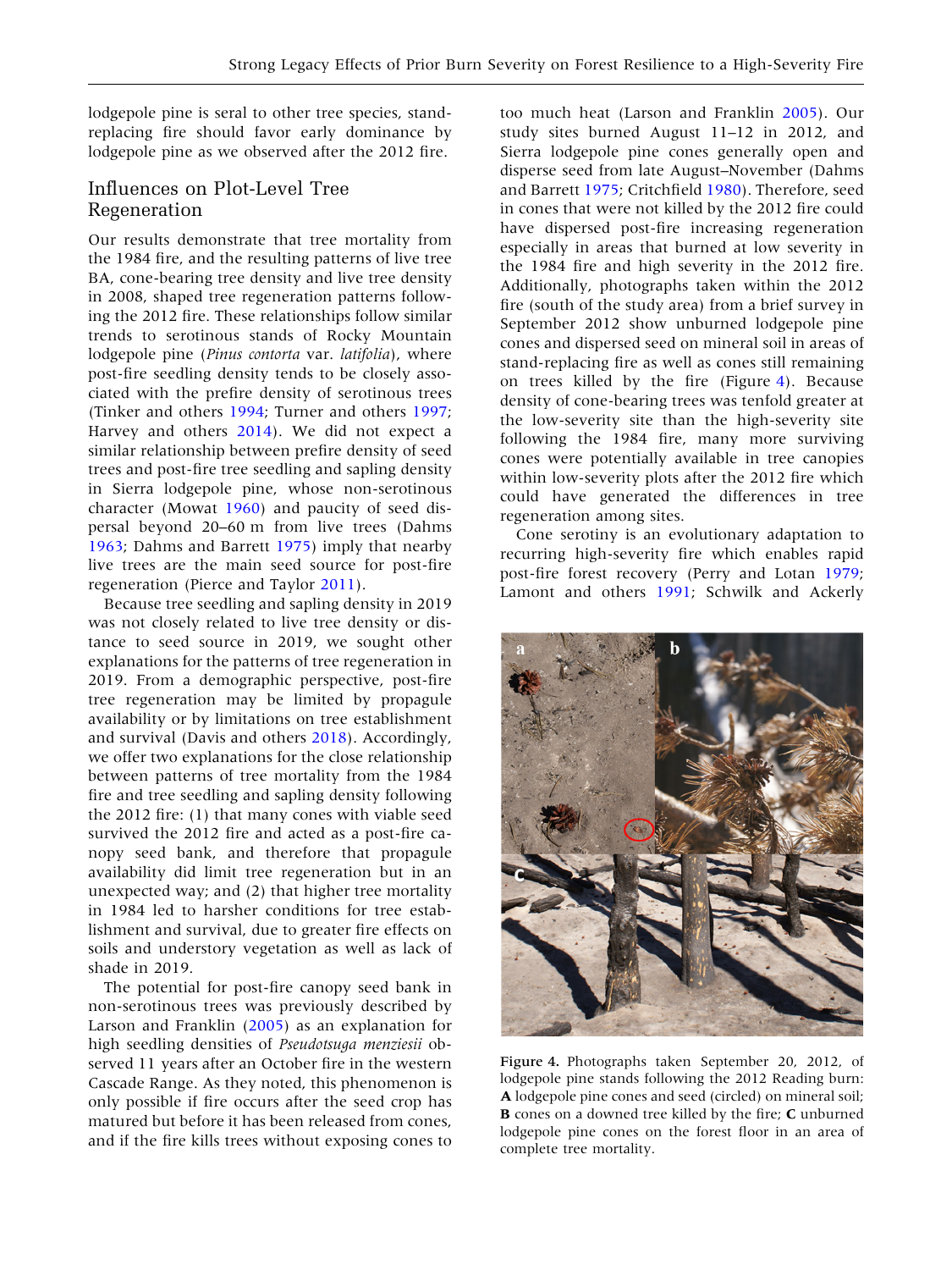[2001\)](#page-12-0). However, our results suggest that late seedfall (that is, September onward) could also be an effective strategy for forest recovery from infrequent high-severity fire if cones and viable seed survive on trees. Late summer–fall seedfall is also a feature of other conifers in the Cascade and Sierra Nevada ranges, but lodgepole pine seed crops fluctuate less year-to-year (Bates [1930](#page-11-0); Fowells and Schubert [1956;](#page-12-0) Dahms and Barrett [1975\)](#page-11-0) and therefore lodgepole pine is more consistently poised to take advantage of fires which kill trees but do not consume cones. Although canopy seedbanks in non-serotinous trees may be uncommon following fire, they may be of immense local importance where present by providing a seed source even when surviving trees are far away (Gray and Franklin [1997](#page-12-0); Larson and Franklin [2005](#page-12-0)).

A canopy seed bank could influence tree regeneration for more than one year via two mechanisms: (1) some seeds remain viable for more than one year after the cones open or (2) some cones remain closed for more than one year. Seeds may remain viable for decades in serotinous Rocky Mountain lodgepole pines, even when trees have died from beetle attack and therefore cones have not been exposed to heat (Aoki and others [2011](#page-11-0)). Viable seeds have even been documented in partially open serotinous cones nine years after a beetle outbreak, within both cones in the canopy and on the forest floor (Teste and others [2011](#page-13-0)). However, Mowat ([1960\)](#page-12-0) sampled cones from 13 Sierra lodgepole pine stands in Oregon and found no viable seed in open cones older than one year, suggesting that the first mechanism is unlikely. Perhaps caching of seed by birds or rodents could result in delayed seed germination (Tomback and others [2001](#page-13-0)), or perhaps viable seed could persist in the canopy of dead trees if the cones remained unopen (the second mechanism), but we lack evidence for these mechanisms. We also note that firedamaged trees could have survived for several years after the 2012 fire and continued producing cones during that time, but could have died prior to the 2019 field survey. In summary, if unburnt cones provided a seed source only in the year following the 2012 fire, which seems likely based on prior knowledge, then a canopy seed bank cannot be the primary explanation for patterns of tree regeneration at our site because tree establishment continued through 2019.

Our second explanation for patterns of tree regeneration in 2019 is that higher tree mortality from the 1984 fire led to harsher conditions for tree establishment and survival after the 2012 fire. High-severity forest fires lead to high fuel loading

of coarse woody debris (CWD, that is,  $> 7.6$  cm diameter), which in turn increases the risk of fires with high burn severity in the years to decades following the fire (Coppoletta and others [2016](#page-11-0); Nelson and others [2016](#page-12-0); Stevens-Rumann and Morgan [2016;](#page-13-0) Stephens and others [2018\)](#page-12-0). At harsh sites where surface fuels are sparse, CWD may act as the primary means of fire spread and therefore exert a particularly strong influence on fire behavior (Agee [1981](#page-11-0)). In turn, high-intensity surface fire may limit post-fire tree establishment by removing litter cover and consuming woody debris or shrubs which could otherwise provide shade. This statement may seem counterintuitive because Rocky Mountain lodgepole pine is commonly thought to depend on exposed mineral soil for successful seedling establishment and is also known to be shade-intolerant (Patten [1969](#page-12-0); Lotan and others [1985\)](#page-12-0). However, Sierra lodgepole pine establishment in sites with cold air drainage or limited soil moisture or nutrients may be aided by a layer of litter and duff which moderates soil temperature and moisture and provides nutrients (Stuart and others [1989](#page-13-0); Karps [2006](#page-12-0)). Shading by woody debris and sometimes shrubs may also improve survival of both Sierra and Rocky Mountain lodgepole pine seedlings by ameliorating harsh microclimatic conditions (Cochran [1973](#page-11-0); Cochran and Berntsen [1973;](#page-11-0) Lotan and Perry [1983](#page-12-0); Stuart and others [1989](#page-13-0); Karps [2006\)](#page-12-0). We also note, however, that competing vegetation may also reduce tree seedling establishment and survival and that the negative relationship that we found between plot-level tree seedling and sapling counts and 2019 shrub and forb cover may indicate a negative effect of competition.

In addition, combustion of logs such as those left behind by the 1984 fire heats soils and therefore may alter the suitability for tree establishment by changing soil nutrients and killing fine roots and soil organisms (Smith and others [2016](#page-12-0)). In support of this effect, seedlings were completely absent in 2019 from subplots which contained greater than 25% log cover in 2008. In fact, within pile burns, which may be considered an extreme case of CWD combustion, tree density remained sparse for 50 years in Rocky Mountain lodgepole pine stands despite abundant nearby seed sources (Rhoades and Fornwalt [2015\)](#page-12-0). Therefore, combustion of CWD may locally inhibit lodgepole pine establishment for decades. In summary, despite high and relatively uniform tree mortality across our plots in the 2012 fire, differences in fuel loading due to the 1984 fire caused variability in ground cover and shading after 2012 which likely affected the suit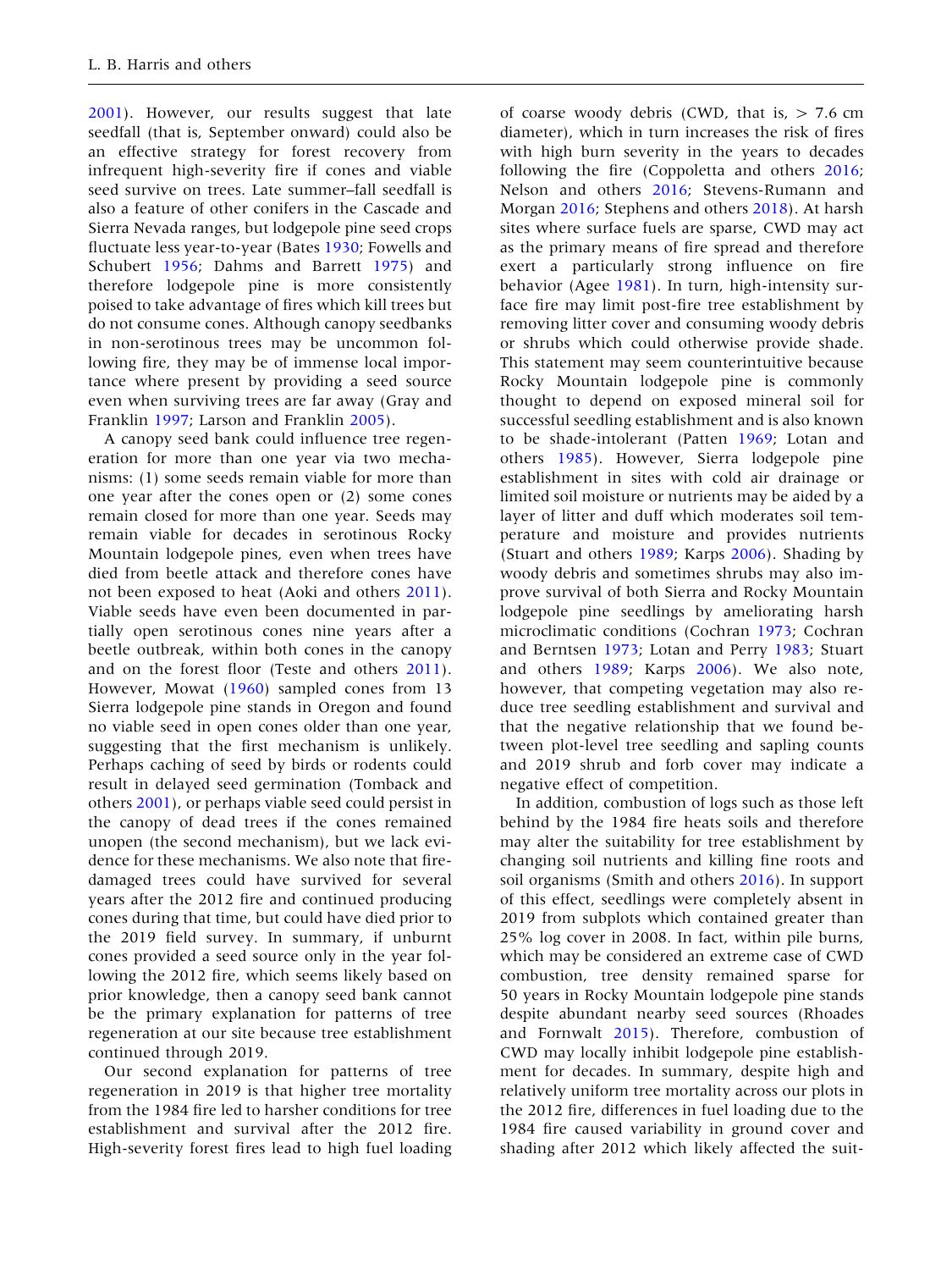ability for tree establishment and survival. Prefire CWD might also influence post-fire conditions for seedling establishment and survival in other forest types, especially in harsh sites where litter cover and shade may be necessary to moderate temperature and soil moisture, but further research would be needed to establish these relationships.

# Limitations

Because we opportunistically re-measured plots from an earlier study, and also because post-wildfire studies are by necessity natural experiments, our study has some key limitations. This study was conducted within the perimeter of a single 1984 fire, meaning that we do not have replicates of fires and site conditions which limits the scope of the inferences. Furthermore, 2008 data were only available within one patch each of low-, moderateand high-severity fire, and therefore we have no replicates of burn patches to evaluate uncertainty. Likewise, our sample size was low within each burn patch ( $n = 9$  plots per patch). The patches were homogenous with respect to terrain and soils and are broadly representative of lodgepole-dominated basins which occur throughout the southern Cascade Range (Franklin and Dyrness [1988](#page-12-0); Pierce and Taylor [2011](#page-12-0); Merschel and others [2018\)](#page-12-0). The flat terrain at the study sites was advantageous for removing confounding influences of terrain on fire behavior and tree regeneration among the study sites, but fire and vegetation dynamics may differ on steep slopes in complex terrain. In addition, our metrics of seed source do not fully capture propagule availability and therefore unmeasured differences in propagule availability may have generated differences in tree regeneration following the 1984 and 2012 fires. Due to lack of replicate fires and sites in our study in addition to our limited sample size, further research is necessary to evaluate the degree to which our results apply beyond our study sites.

Comparisons between seedling density in 2008 and 2019 may also be confounded by differences in time since fire and by differences in post-fire climate. Pierce and Taylor [\(2011](#page-12-0)) demonstrated that tree establishment was still ongoing more than 20 years after the 1984 fire, and therefore seedling and sapling densities are likely to continue increasing at this site. However, when we compared estimated seedling density as of 1991 to seedling density in 2019, tree regeneration was still greater after the 1984 fire than after the 2012 fire in the moderate- and high-severity sites. Therefore, the differences in seedling density that we observed

among burn severity classes and time periods are not simply an artifact of different time intervals between fires and field surveys.

Interannual fluctuations in climate strongly influence tree establishment, and high drought intensity and low soil moisture have been shown to limit tree establishment in the western USA (Stephens and others [2018;](#page-12-0) Davis and others [2019](#page-11-0)). California experienced a severe drought from 2012 to 2015, including record-low snowpack in the Sierra Nevada and high multiyear drought stress on vegetation (Asner and others [2015](#page-11-0); Belmecheri and others [2016\)](#page-11-0). In general, sparse tree establishment would be expected under these conditions. However, Pierce and Taylor ([2011\)](#page-12-0) found that tree establishment was negatively correlated with three-year snowpack at our study site, which they attributed to late-lying snow limiting tree establishment by shortening the growing season. Moreover, pumice soils tend to retain moisture throughout the summer and tree establishment in pumice basins is more likely to be limited by soil nutrients than soil moisture (Youngberg and Dyrness [1964](#page-13-0), [1965;](#page-13-0) Zeigler [1978\)](#page-13-0). Therefore, the 2012–2015 drought may not have constrained tree establishment at our site and possibly even increased the climatic suitability for tree establishment via earlier snowmelt in the spring. We do not know the extent to which differences in post-fire climate following the 1984 and 2012 fires contributed to observed differences in seedling and sapling density between 2008 and 2019, and therefore the effect of post-fire climate is a key uncertainty in our analysis.

# **CONCLUSION**

We found that tree mortality from the 1984 fire was strongly related to patterns of tree seedling and sapling density in 2019 and that the legacy effects of the 1984 fire were amplified by the 2012 fire, despite high tree mortality across all sites in the 2012 fire. Our results suggest that variability in CWD produced by one fire may affect post-fire seedling establishment and survival through effects on soils, litter cover and shade, even when tree mortality from the next fire is uniformly high. This legacy effect of CWD may apply to other harsh environments in which litter, logs and woody plants facilitate tree regeneration by ameliorating environmental stress. In addition, the potential for cones from dead trees to act as a seed source in non-serotinous stands in the year following a disturbance has been sparsely investigated (Larson and Franklin [2005\)](#page-12-0) and deserves further research.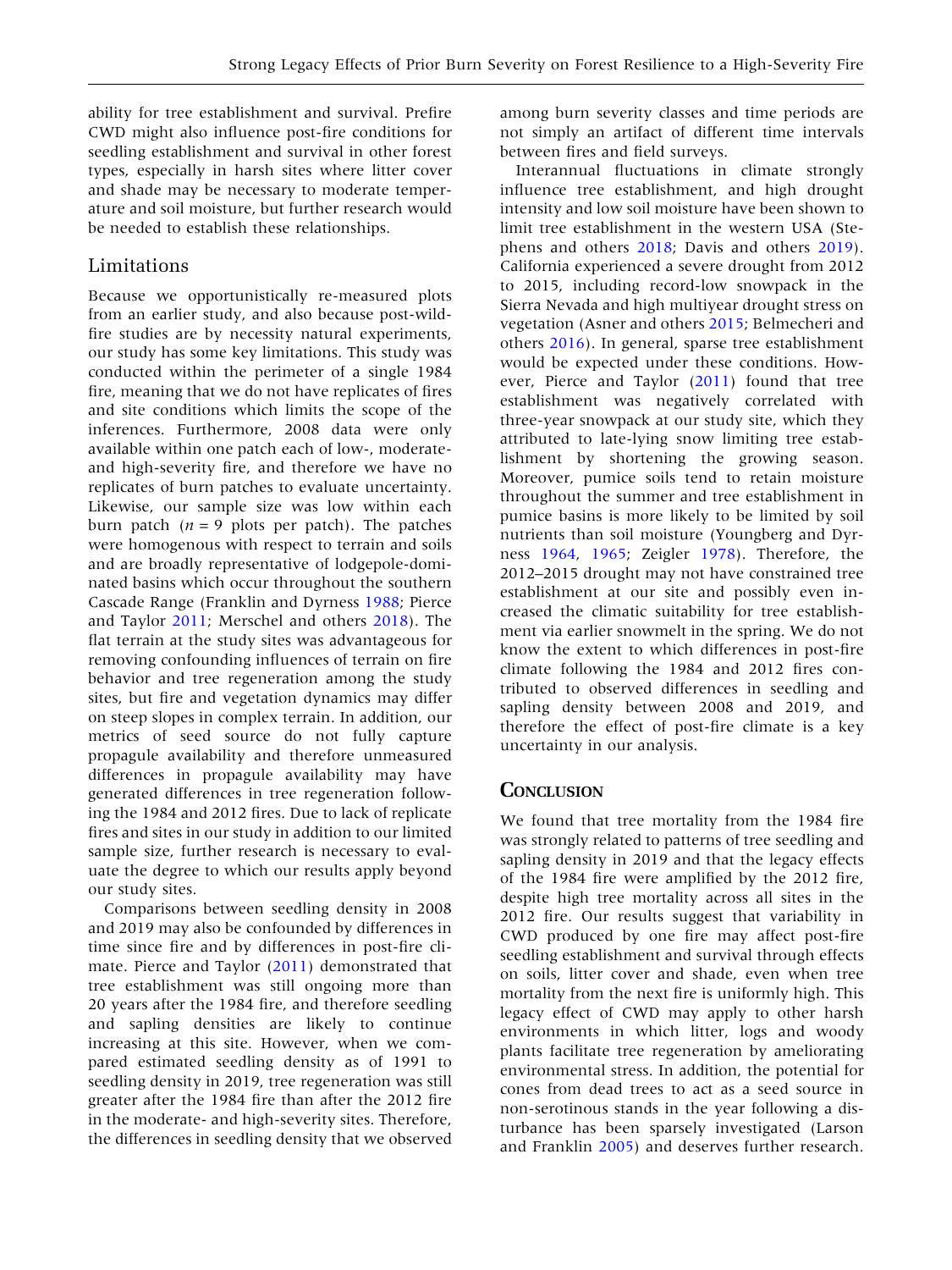<span id="page-11-0"></span>Our results suggest that prescribed fires or fires managed for resource benefit, which are commonly lower severity than wildfires that escape suppression efforts, may reduce the long-term risk of forest loss even if the next fire causes high tree mortality. More broadly, our results suggest that strong and sometimes unexpected interactions between fire and vegetation, mediated by the stochastic effects of fire weather, influence vegetation change through repeated fires. Legacy effects of prior disturbances on forest resilience are particularly important given increasing concern that wildfires will generate lasting vegetation change across forests of western North America in the context of changing climate and disturbance regimes (Coop and others 2020), and this study highlights the need to better understand these legacies.

#### ACKNOWLEDGMENTS

We thank Sam Black and Alex Nawn for field assistance and Steve Buckley and Calvin Farris for logistic support. In addition, we thank three anonymous reviewers whose insightful comments improved the manuscript. Financial support for this research was provided by the National Park Service (Cooperative Agreement 18730), the USDA Forest Service Pacific Southwest Research Station (Cooperative Agreement 17-JV-11272167-048) and The Pennsylvania State University.

#### REFERENCES

- Abatzoglou JT, Williams AP. 2016. The impact of anthropogenic climate change on wildfire across western US forests. Proc Natl Acad Sci 113:11770–5.
- Agee JK. 1981. Initial effects of prescribed fire in a climax Pinus contorta forest; Crater Lake National Park. Seattle, Washington, USA: US National Park Service Cooperative Park Studies Unit CPSU/UW 81-4
- Akaike H. 1974. A new look at the statistical model identification. IEEE Trans Automat Contr 19:716–23.
- Aoki CF, Romme WH, Rocca ME. 2011. Lodgepole pine seed germination following tree death from mountain pine beetle attack in Colorado, USA. Am Midl Nat 165:446–51.
- Asner GP, Brodrick PG, Anderson CB, Vaughn N, Knapp DE, Martin RE. 2015. Progressive forest canopy water loss during the 2012–2015 California drought. Proc Natl Acad Sci 2015:201523397.
- Bates CG. 1930. The production, extraction, and germination of lodgepole pine seed. Washington, D.C.: Technical Bulletin No. 191, USDA Forest Service Lake States Forest Experiment Station
- Bekker MF, Taylor AH. 2010. Fire disturbance, forest structure, and stand dynamics in montane forests of the southern Cascades, Thousand Lakes Wilderness, California, USA. Ecoscience 17:59–72.
- Belmecheri S, Babst F, Wahl ER, Stahle DW, Trouet V. 2016. Multi-century evaluation of Sierra Nevada snowpack. Nat Clim Chang 6:2–3.
- Buma B. 2015. Disturbance interactions: Characterization, prediction, and the potential for cascading effects. Ecosphere 6:1– 15.
- Busby SU. 2019. Forest Structure, Composition, and Regeneration after High-Severity and Rapidly Repeated Wildfires in the Central Cascade Range. MS Thesis, Portland State University
- Caprio AC. 2008. Reconstructing fire history of lodgepole pine on Chagoopa Plateau, Sequoia National Park, California. Albany, CA, USA: PSW-GTR-189, USDA Forest Service, Pacific Southwest Research Station.
- Chappell CB, Agee JK. 1996. Fire severity and tree seedlings establishment in Abies Magnifica forests, southern Cascades, Oregon. Ecol Appl 6:628–40.
- Cochran P, Berntsen C. 1973. Tolerance of lodgepole and ponderosa pine seedlings to low night temperatures. For Sci 19:272–80.
- Cochran PH. 1973. Natural regeneration of lodgepole pine in south-central Oregon. Portland, OR, USA: PNW-204, USDA Forest Service Pacific Northwest Forest and Range Research Station [https://www.na.fs.fed.us/spfo/pubs/silvics\\_manual/V](https://www.na.fs.fed.us/spfo/pubs/silvics_manual/Volume_1/pinus/contorta.htm) [olume\\_1/pinus/contorta.htm](https://www.na.fs.fed.us/spfo/pubs/silvics_manual/Volume_1/pinus/contorta.htm)
- Cochran PH, Boersma L, Youngberg CT. 1967. Thermal properties of a pumice soil. Soil Sci Soc Am J 31:454.
- Coop JD, Parks SA, Mcclernan SR, Holsinger LM. 2016. Influences of prior wildfires on vegetation response to subsequent fire in a reburned southwestern landscape. Ecol Appl 26:346– 54.
- Coop JD, Parks SA, Stevens-Rumann CS, Crausbay SD, Higuera PE, Davis KT, Dobrowski S, Falk DA, Fornwalt PJ, Fulé PZ. 2020. Wildfire-driven forest conversion in western North American landscapes. Bioscience XX:1–15.
- Coppoletta M, Merriam KE, Collins BM. 2016. Post-fire vegetation and fuel development influences fire severity patterns in reburns. Ecol Appl 26:686–99.
- Critchfield WB. 1980. The Genetics of Lodgepole Pine. Washington, D.C.: USDA Forest Service Research Paper WO-37
- Dahms WG. 1963. Dispersal of lodgepole pine seed into clear-cut patches. Portland, OR, USA: USDA Forest Service Research Note PNW-3, Forest and Range Experiment Station
- Dahms WG, Barrett JW. 1975. Seed production of central Oregon ponderosa and lodgepole pines. Portland, OR, USA: USDA Forest Service Research Paper PNW-191, Pacific Northwest Forest and Range Experiment Station
- Davis KT, Dobrowski SZ, Higuera PE, Holden ZA, Veblen TT, Rother MT, Parks SA, Sala A, Maneta M. 2019. Wildfires and climate change push low-elevation forests across a critical climate threshold for tree regeneration. Proc Natl Acad Sci:1– 6.
- Davis KT, Higuera PE, Sala A. 2018. Anticipating fire-mediated impacts of climate change using a demographic framework. Funct Ecol 32:1729–45.
- Despain DG. 1983. Nonpyrogenous climax lodgepole pine communities in Yellowstone National Park (Pinus contorta latifolia). Ecology 64:231–4.
- Donato DC, Fontaine JB, Robinson WD, Kauffman JB, Law BE. 2009. Vegetation response to a short interval between highseverity wildfires in a mixed-evergreen forest. J Ecol 97:142– 54.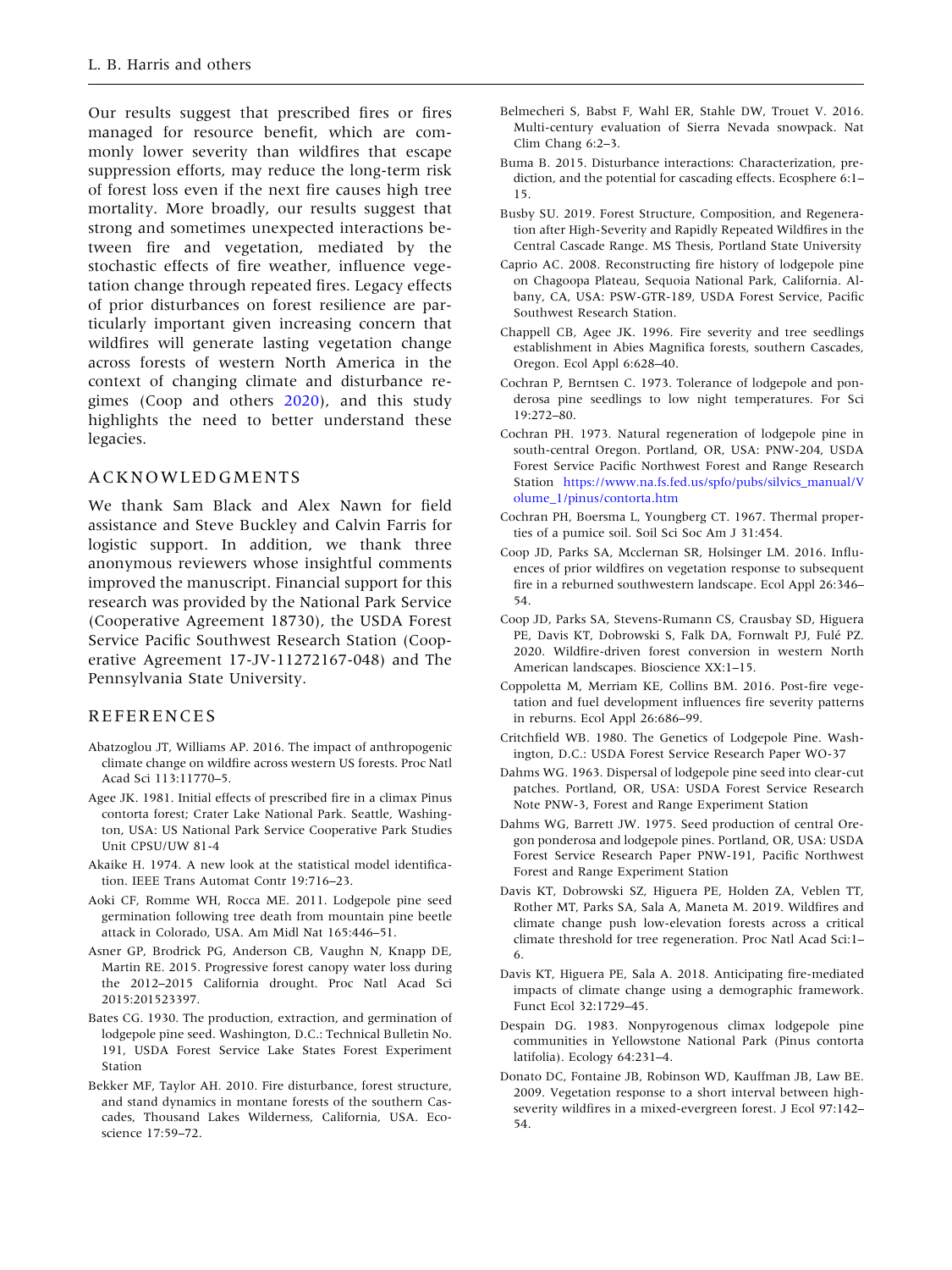- <span id="page-12-0"></span>Eidenshink J, Schwind B, Brewer K, Zhu Z, Quayle B, Howard S. 2007. A project for monitoring trends in burn severity. Fire Ecol 3:3–21.
- Fowells HA, Schubert GH. 1956. Seed crops of forest trees in the pine region of California. Berkeley, California, USA: USDA Forest Service Technical Bulletin No. 1150, California Forest and Range Experiment Station,
- Franklin JF, Dyrness CT. 1988. Natural Vegetation of Oregon and Washington. Corvallis: Oregon State University Press.
- Franklin JF, Lindenmayer D, MacMahon JA, McKee A, Magnuson J, Perry DA, Waide R, Foster D. 2000. Threads of continuity. Conserv Pract 1:8–17. [https://doi.org/10.1111/j.1](https://doi.org/10.1111/j.1526-4629.2000.tb00155.x) [526-4629.2000.tb00155.x.](https://doi.org/10.1111/j.1526-4629.2000.tb00155.x)
- Gray AN, Franklin JF. 1997. Effects of multiple fires on the structure of southwestern Washington forests. Northwest Sci 71:174–85.
- Gunderson L. 2000. Ecological resilience–in theory and application. Annu Rev Ecol Syst 31:425–39.
- Harvey BJ, Donato DC, Turner MG. 2014. Recent mountain pine beetle outbreaks, wildfire severity, and postfire tree regeneration in the US Northern Rockies. Proc Natl Acad Sci U S A 111:15120–5.
- Heinze G, Wallisch C, Dunkler D. 2018. Variable selection—A review and recommendations for the practicing statistician. Biometrical J 60:431–49.
- Heyerdahl EK, Loehman RA, Falk DA. 2014. Mixed-severity fire in lodgepole pine dominated forests: Are historical regimes sustainable on Oregon's Pumice Plateau, USA? Can J For Res 44:593–603.
- Holling CS. 1973. Resilience and Stability of Ecological Systems. Annu Rev Ecol Syst 4:1–23.
- Johnstone JF, Allen CD, Franklin JF, Frelich LE, Harvey BJ, Higuera PE, Mack MC, Meentemeyer RK, Metz MR, Perry GLW, Schoennagel T, Turner MG. 2016. Changing disturbance regimes, ecological memory, and forest resilience. Front Ecol Environ 14:369–78.
- Karps JM. 2006. Regeneration Patterns and Facilitation Following Blowdown in a Self-Replacing Lodgepole Pine (Pinus contorta) Stand in Central Oregon. MS Thesis, Portland State University
- Keifer M. 1991. Age structure and fire disturbance in the southern Sierra Nevada subalpine forest. MS Thesis, University of Arizona, Tucson, Arizona, USA.
- Lamont BB, Le Maitre DC, Cowling RM, Enright NJ. 1991. Canopy seed storage in woody plants. Bot Rev 57:277–317.
- Larson AJ, Franklin JF. 2005. Patterns of conifer tree regeneration following an autumn wildfire event in the western Oregon Cascade Range, USA. For Ecol Manage 218:25–36.
- Lauvaux CA, Skinner CN, Taylor AH. 2016. High severity fire and mixed conifer forest-chaparral dynamics in the southern Cascade Range, USA. For Ecol Manage 363:74–85. [https://doi.](https://doi.org/10.1016/j.foreco.2015.12.016) [org/10.1016/j.foreco.2015.12.016](https://doi.org/10.1016/j.foreco.2015.12.016).
- Leeper TJ. 2018. Margins: Marginal effects for model objects. R Package v. 0.3.23.
- Lotan JE, Brown JK, Neuenschwander LF. 1985. Role of fire in lodgepole pine forests. In: Baumgartner D, Arnott JT, Weetman GF, Eds. Lodgepole Pine: The Species and Its Management. Pullman: Washington State University. p 134–52.
- Lotan JE, Perry DA. 1983. Ecology and Regeneration of Lodgepole Pine. Washington, D.C., U.S.A.: USDA Forest Service Agricultural Handbook No. 606
- Merschel AG, Heyerdahl EK, Spies TA, Loehman RA. 2018. Influence of landscape structure, topography, and forest type on spatial variation in historical fire regimes, Central Oregon, USA. Landsc Ecol 33:1195–209. [https://doi.org/10.1007/s109](https://doi.org/10.1007/s10980-018-0656-6) [80-018-0656-6](https://doi.org/10.1007/s10980-018-0656-6).
- Miller JD, Knapp EE, Key CH, Skinner CN, Isbell CJ, Creasy RM, Sherlock JW. 2009. Calibration and validation of the relative differenced Normalized Burn Ratio (RdNBR) to three measures of fire severity in the Sierra Nevada and Klamath Mountains, California, USA. Remote Sens Environ 113:645– 56.
- Miller JD, Thode AE. 2007. Quantifying burn severity in a heterogeneous landscape with a relative version of the delta Normalized Burn Ratio (dNBR). Remote Sens Environ 109:66–80.
- Morgan P, Keane RE, Dillon GK, Jain TB, Hudak AT, Karau EC, Sikkink PG, Holden ZA, Strand EK. 2014. Challenges of assessing fire and burn severity using field measures, remote sensing and modelling. Int J Wildl Fire 23:1045–60.
- Mowat EL. 1960. No serotinous cones on central Oregon lodgepole pine. J For 58:118–19.
- Murtaugh PA. 2009. Performance of several variable-selection methods applied to real ecological data. Ecol Lett 12:1061–8.
- Nelson KN, Turner MG, Romme WH, Tinker DB. 2016. Landscape variation in tree regeneration and snag fall drive fuel loads in 24-year old post-fire lodgepole pine forests. Ecol Appl 26:2422–36.
- Odion DC, Moritz MA, DellaSala DA. 2010. Alternative community states maintained by fire in the Klamath Mountains, USA. J Ecol 98:96–105.
- Paine RT, Tegner MJ, Johnson EA. 1998. Compounded perturbations yield ecological surprises. Ecosystems 1:535–45.
- Parker AJ. 1986. Persistence of lodgepole pine forests in the central Sierra Nevada. Ecology 67:1560–7.
- Parker AJ. 1993. Structural variation and dynamics of lodgepole pine forests in Lassen Volcanic National Park, California. Ann Assoc Am Geogr 83:613–29.
- Patten DT. 1969. Succession from sagebrush to mixed conifer forest in the northern Rocky Mountains. Am Midl Nat 82:229.
- Perry DA, Lotan JE. 1979. A model of fire selection for serotiny in lodgepole pine. Evolution (N Y) 33:958–68.
- Pickett STA. 1989. Space-for-time substitution as an alternative to long-term studies. In: Likens GE, Ed. Long-term studies in ecology. New York: Springer.
- Pierce AD, Taylor AH. 2011. Fire severity and seed source influence lodgepole pine (Pinus contorta var. murrayana) regeneration in the southern cascades, Lassen Volcanic National Park, California. Landsc Ecol 26:225–37.
- Rhoades CC, Fornwalt PJ. 2015. Pile burning creates a fifty-year legacy of openings in regenerating lodgepole pine forests in Colorado. For Ecol Manage 336:203–9. [https://doi.org/10.10](https://doi.org/10.1016/j.foreco.2014.10.011) [16/j.foreco.2014.10.011.](https://doi.org/10.1016/j.foreco.2014.10.011)
- Schwilk DW, Ackerly DD. 2001. Flammability and serotiny as strategies: Correlated evolution in pines. Oikos 94:326–36.
- Shmueli G. 2010. To explain or to predict? Stat Sci 25:289–310.
- Smith JE, Cowan AD, Fitzgerald SA. 2016. Soil heating during the complete combustion of mega-logs and broadcast burning in central Oregon USA pumice soils. Int J Wildl Fire 25:1202– 7.
- Stephens SL, Collins BM, Fettig CJ, Finney MA, Hoffman CM, Knapp EE, North MP, Safford H, Wayman RB. 2018. Drought,